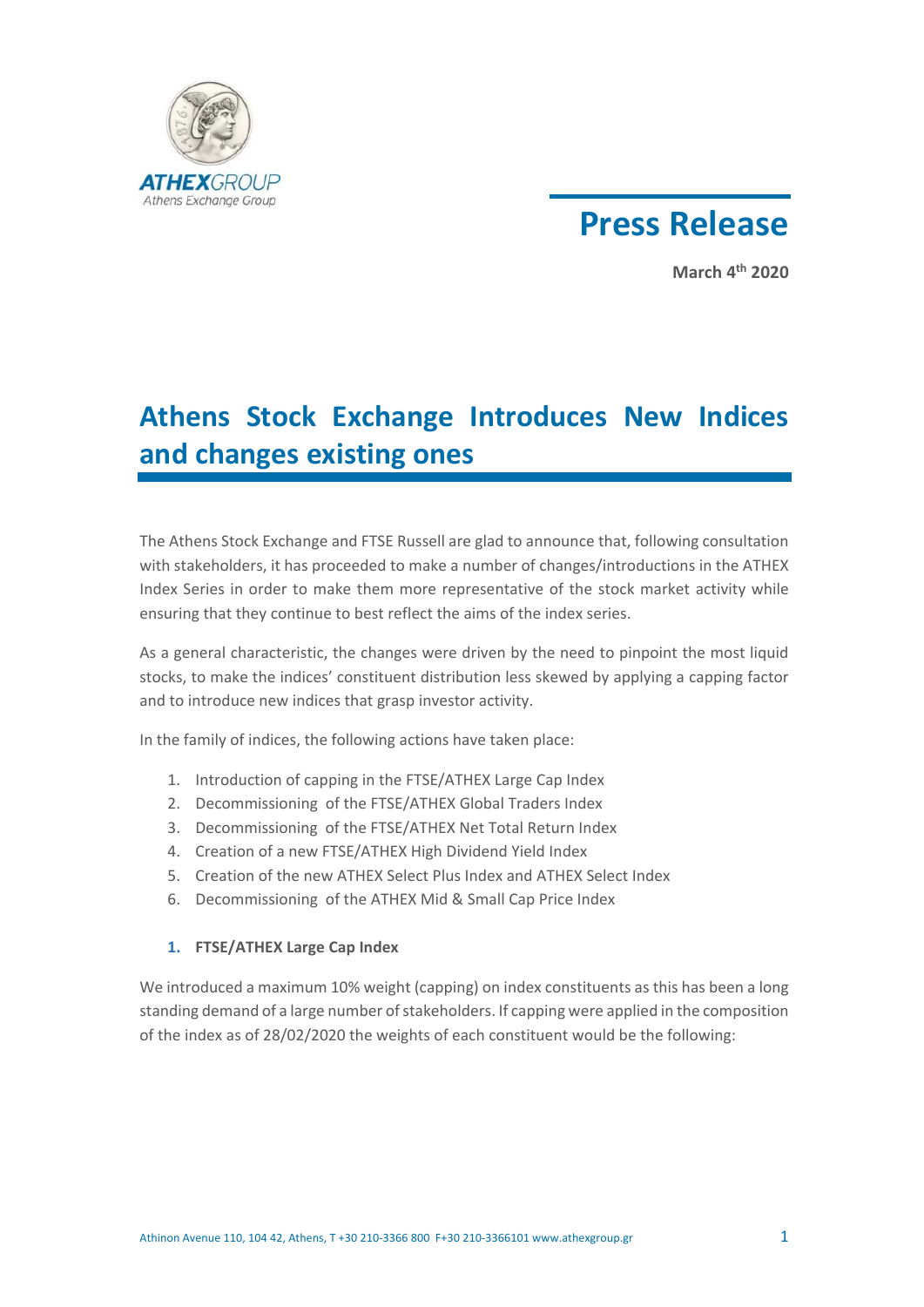

| <b>No</b>      | <b>Trading</b><br>Symbol          | <b>Share</b>                       | Free<br><b>Float</b> | <b>Free Float Market</b><br>Capitalization<br>28/02/2020 | Weight<br>(96) | <b>Capping Factor</b> | Capped<br><b>Free Float Market</b><br>Capitazization | Weight<br>(96) |
|----------------|-----------------------------------|------------------------------------|----------------------|----------------------------------------------------------|----------------|-----------------------|------------------------------------------------------|----------------|
|                | <b>FTSE/ATHEX Large Cap Index</b> |                                    |                      |                                                          |                |                       |                                                      |                |
| $\mathbf{1}$   | EEE                               | COCA-COLA HBC AG (CR)              | 54.0                 | 5,673,248,887.75                                         | 24.77          | 0.306517              | 1,738,947,229.33                                     | 10.00          |
| 2              | <b>OTE</b>                        | HELLENIC TELECOM. ORGANISAT        | 50.0                 | 3.076.411.034.79                                         | 13.43          | 0.565251              | 1.738.944.413.83                                     | 10.00          |
| 3              | <b>ONAN</b>                       | OPAP S.A. (CR)                     | 60.0                 | 1,947,999,489.12                                         | 8.51           | 0.892682              | 1,738,944,079.95                                     | 10.00          |
| 4              | <b>ANDA</b>                       | ALPHA BANK A.E. (CR)               | 89.0                 | 1,768,199,581.98                                         | 7.72           | 0.983455              | 1,738,944,719.90                                     | 10.00          |
| 5              | <b>MTEAA</b>                      | JUMBO S.A. (CR)                    | 74.0                 | 1,431,729,632.01                                         | 6.25           | 1.000000              | 1,431,729,632.01                                     | 8.23           |
| 6              | EYP <sub>ΩB</sub>                 | EUROBANK ERGASIAS S.A. (CR)        | 67.0                 | 1,406,588,357.52                                         | 6.14           | 1.000000              | 1,406,588,357.52                                     | 8.09           |
| $\overline{7}$ | <b>ETE</b>                        | NATIONAL BANK OF GREECE S.A.       | 60.0                 | 1,097,383,769.05                                         | 4.79           | 1.000000              | 1,097,383,769.05                                     | 6.31           |
| 8              | <b>MOH</b>                        | MOTOR OIL (HELLAS) REFINERIES      | 51.0                 | 836.189.933.04                                           | 3.65           | 1.000000              | 836,189,933.04                                       | 4.81           |
| 9              | <b>MYTIA</b>                      | MYTILINEOS S.A. (CR)               | 74.0                 | 720.085.716.74                                           | 3.14           | 1.000000              | 720.085.716.74                                       | 4.14           |
| 10             | <b>TIEIP</b>                      | PIRAEUS BANK S.A. (CR)             | 65.0                 | 563,115,657.89                                           | 2.46           | 1.000000              | 563,115,657.89                                       | 3.24           |
| 11             | <b>TITC</b>                       | TITAN CEMENT INTERNATIONAL S       | 53.0                 | 558,452,389.11                                           | 2.44           | 1.000000              | 558.452.389.11                                       | 3.21           |
| 12             | <b><i><u>TEKTEPNA</u></i></b>     | GEK TERNA HOLDING REAL ESTAT       | 86.0                 | 537,221,942.77                                           | 2.35           | 1.000000              | 537,221,942.77                                       | 3.09           |
| 13             | ΛΑΜΔΑ                             | LAMDA DEVELOPMENT S.A. (CR)        | 36.0                 | 449,830,287.02                                           | 1.96           | 1.000000              | 449,830,287.02                                       | 2.59           |
| 14             | <b>EATE</b>                       | HELLENIC PETROLEUM S.A. (CR)       | 20.0                 | 382,043,981.25                                           | 1.67           | 1.000000              | 382,043,981.25                                       | 2.20           |
| 15             | $\triangle$ EH                    | PPCS.A. (CR)                       | 49.0                 | 335,810,720.00                                           | 1.47           | 1.000000              | 335,810,720.00                                       | 1.93           |
| 16             | <b>TENEPF</b>                     | TERNA ENERGY S.A. (CR)             | 38.0                 | 326,400,535.43                                           | 1.43           | 1.000000              | 326,400,535.43                                       | 1.88           |
| 17             | ΕΥΔΑΠ                             | ATHENS WATER SUPPLY & SEWEI        | 39.0                 | 265,824,000.00                                           | 1.16           | 1.000000              | 265,824,000.00                                       | 1.53           |
| 18             | ΣΑΡ                               | GR. SARANTIS S.A. (CR)             | 49.0                 | 246,870,163.22                                           | 1.08           | 1.000000              | 246,870,163.22                                       | 1.42           |
| 19             | ΑΔΜΗΕ                             | ADMIE (IPTO) HOLDING S.A. (CR)     | 49.0                 | 243,275,200.00                                           | 1.06           | 1.000000              | 243,275,200.00                                       | 1.40           |
| 20             | <b>EXAE</b>                       | <b>HELLENIC EXCHANGES-ATHENS S</b> | 100.0                | 217.252.800.00                                           | 0.95           | 1.000000              | 217.252.800.00                                       | 1.25           |
| 21             | ΦΡΛΚ                              | FOURLIS S.A. (CR)                  | 80.0                 | 203,859,447.12                                           | 0.89           | 1.000000              | 203,859,447.12                                       | 1.17           |
| 22             | <b>APAIF</b>                      | <b>AEGEAN AIRLINES (CR)</b>        | 41.0                 | 184,470,369.30                                           | 0.81           | 1.000000              | 184,470,369.30                                       | 1.06           |
| 23             | <b>BIO</b>                        | VIOHALCO SA/NV (CB)                | 25.0                 | 170,417,267.86                                           | 0.74           | 1.000000              | 170,417,267.86                                       | 0.98           |
| 24             | ΕΛΛΑΚΤΩΡ                          | ELLAKTOR S.A. (CR)                 | 58.0                 | 150,376,091.71                                           | 0.66           | 1.000000              | 150,376,091.71                                       | 0.86           |
| 25             | <b>DAD</b>                        | P.P.A. S.A. (CR)                   | 26.0                 | 106.470.000.00                                           | 0.46           | 1.000000              | 106.470.000.00                                       | 0.61           |
|                |                                   |                                    |                      | 22.899.527.254.68                                        | 100.00         |                       | 17.389.448.704.03                                    | 100.00         |

Index constituents will be capped twice a year every June and December in line with the implementation dates of the semi-annual review.

It is noted, that the change will be effective from the next semi-annual review effective on June 22nd 2020.

#### **2. FTSE/ATHEX Global Traders Index Series**

Due to the fact that there is substantial overlapping between the two "FTSE/ATHEX Global Traders Indices" we decommissioned one of the two, namely the FTSE / ATHEX Global Traders Index effective from June 22nd 2020.

#### **3. FTSE/ATHEX Large Cap Net Total Return Index**

The FTSE / ATHEX Large Cap Net Total Return Index will be decommissioned as it was deemed redundant and no products are linked to the index effective from June 22nd 2020.

#### **4. FTSE/Athex High Dividend Yield Index**

This new index was created because in the prevailing low interest rate environment, investors appear to be increasingly focusing on dividend plays.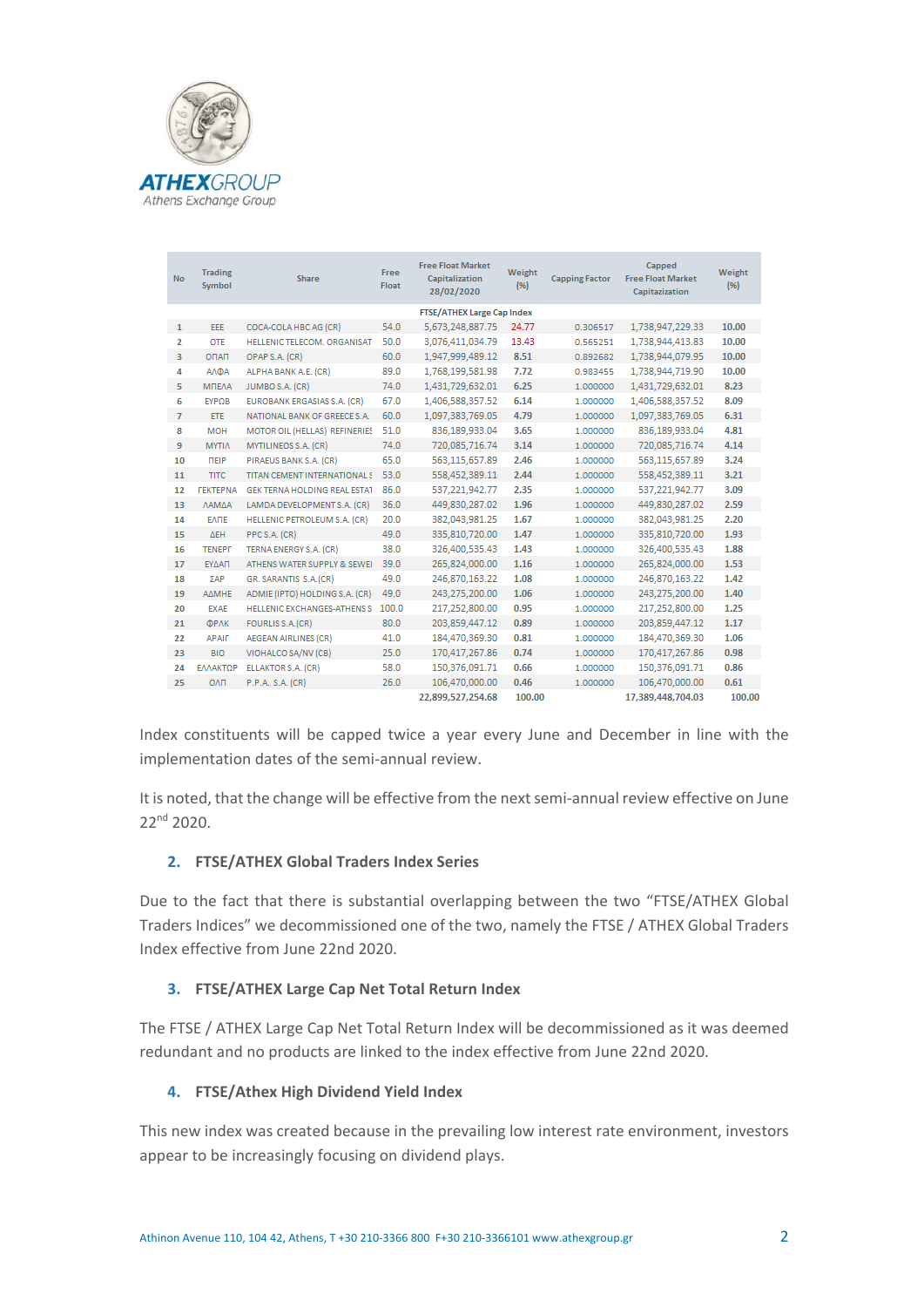

| Index                                | Symbol       | <b>ISIN</b><br>Code | СFІ<br>Code   | <b>FISN</b><br>Code              |
|--------------------------------------|--------------|---------------------|---------------|----------------------------------|
|                                      |              |                     |               |                                  |
| FTSE/ATHEX High Dividend Yield Index | <b>FTSED</b> | GRI99208A001        | <b>TIEFPX</b> | FTSE ATHEX/HIGH DIV YIELD IDX GR |

Selection Criteria:

- Companies trading on ATHEX Main Market
- Minimum free float 15%
- Trades on at least the 50% of the evaluation period trading days
- Companies with regular cash distributions (regular dividends, interim dividends, capital returns) in the past two years
- Rank all eligible securities according to 2-year average distribution yield and select the first 25 of the rank
- Maximum 10% weight (capping) on index constituents

The calculation of the new index will start as of March 23<sup>rd</sup> 2020 at 2,000 points.

Two index versions will be available:

- Price index calculated in real time and
- Net Total Return index calculated at end-of-day basis

The first index composition is the following: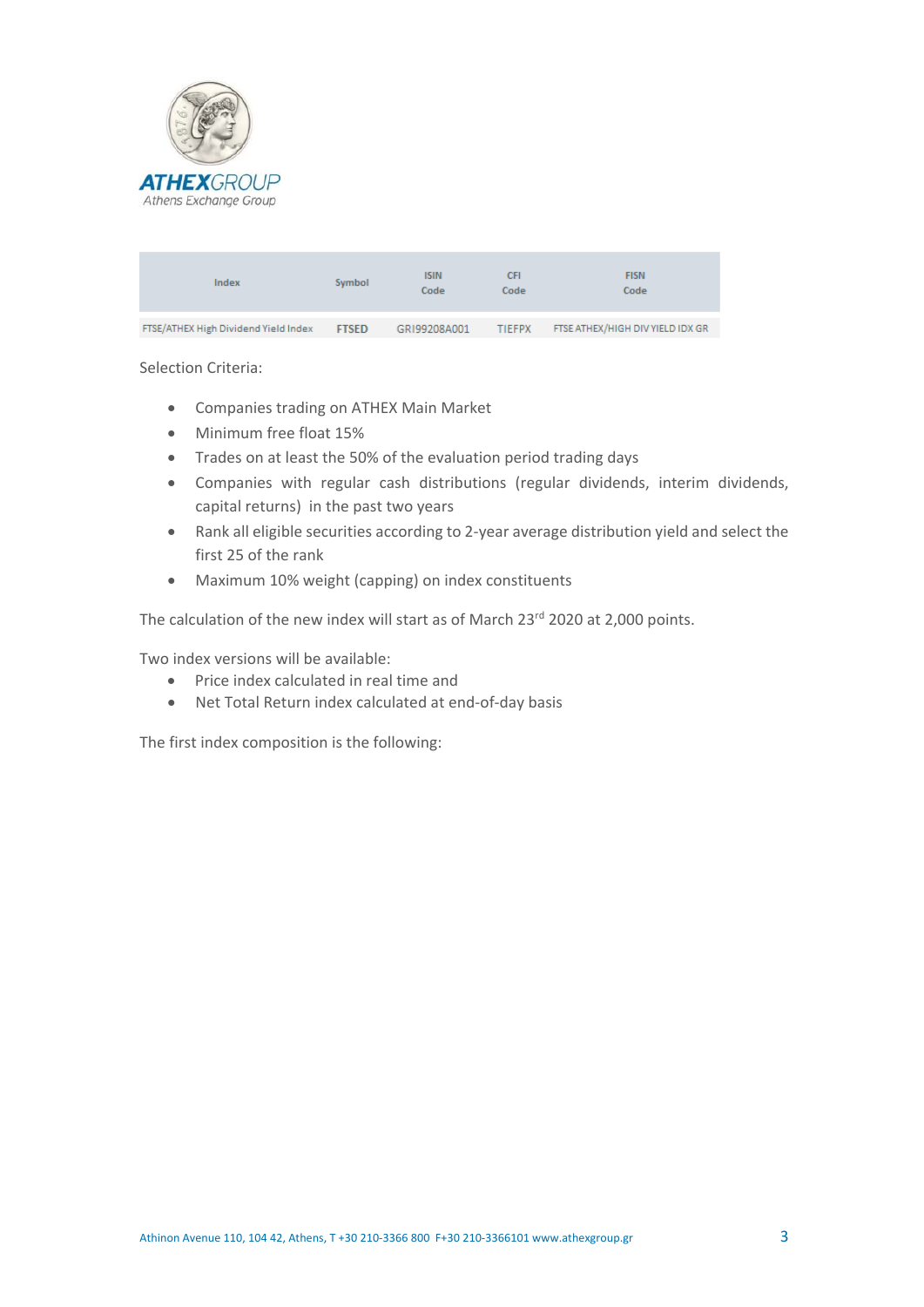

|  | <b>No</b>      | <b>Trading</b><br>Symbol | <b>ISIN</b><br>Code | <b>Share</b>                           | Free<br><b>Float</b> |
|--|----------------|--------------------------|---------------------|----------------------------------------|----------------------|
|  | 1              | <b>HTO</b>               | GRS260333000        | HELLENIC TELECOM. ORGANISATION (CF     | 50.0                 |
|  | $\overline{2}$ | OPAP                     | GRS419003009        | OPAP S.A. (CR)                         | 60.0                 |
|  | 3              | <b>BELA</b>              | GRS282183003        | JUMBO S.A. (CR)                        | 74.0                 |
|  | 4              | <b>ELPE</b>              | GRS298343005        | <b>HELLENIC PETROLEUM S.A. (CR)</b>    | 20.0                 |
|  | 5              | <b>MOH</b>               | GRS426003000        | MOTOR OIL (HELLAS) REFINERIES SA (CR)  | 51.0                 |
|  | 6              | <b>MYTIL</b>             | GRS393503008        | MYTILINEOS S.A. (CR)                   | 74.0                 |
|  | 7              | <b>TENERGY</b>           | GRS496003005        | TERNA ENERGY S.A. (CR)                 | 38.0                 |
|  | 8              | <b>EYDAP</b>             | GRS359353000        | ATHENS WATER SUPPLY & SEWERAGE S       | 39.0                 |
|  | 9              | <b>ADMIE</b>             | GRS518003009        | ADMIE (IPTO) HOLDING S.A. (CR)         | 49.0                 |
|  | 10             | <b>AEGN</b>              | GRS495003006        | AEGEAN AIRLINES (CR)                   | 41.0                 |
|  | 11             | <b>PLAKR</b>             | GRS326003019        | CRETE PLASTICS S.A. (CR)               | 43.0                 |
|  | 12             | <b>OTOEL</b>             | GRS337003008        | AUTOHELLAS S.A. (CR)                   | 40 O                 |
|  | 13             | <b>EXAE</b>              | GRS395363005        | HELLENIC EXCHANGES-ATHENS STOCK EX     | 100.0                |
|  | 14             | KRI                      | GRS469003024        | KRI-KRI MILK INDUSTRY S.A. (CR)        | 26.0                 |
|  | 15             | <b>EYAPS</b>             | GRS428003008        | THESSALONIKA WATER & SEWERAGE SA       | 21.0                 |
|  | 16             | <b>EUPIC</b>             | GRS277023008        | EUROPEAN RELIANCE GEN. INSUR. S.A. (4) | 43.0                 |
|  | 17             | <b>INTERCO</b>           | GRS516003001        | INTERCONTINENTAL INTERNATIONAL RE      | 22.0                 |
|  | 18             | <b>ELTON</b>             | GRS397003005        | ELTON S.A.(CR)                         | 30.0                 |
|  | 19             | <b>ELIN</b>              | GRS477003008        | ELINOIL HELLENIC PETROLEUM COMPAN      | 37.0                 |
|  | 20             | <b>PPAK</b>              | GRS405003005        | PAPERPACK S.A. (CR)                    | 29.0                 |
|  | 21             | <b>GEBKA</b>             | GRS137003000        | GEN. COMMERCIAL & IND. (CR)            | 44.0                 |
|  | 22             | <b>ELBE</b>              | GRS240003012        | ELVE S.A. (CR)                         | 26.0                 |
|  | 23             | <b>VOSYS</b>             | GRS407183003        | VOGIATZOGLOU SYSTEMS S.A. (CR)         | 18.0                 |
|  | 24             | <b>NAKAS</b>             | GRS387503006        | NAKAS MUSIC (CR)                       | 25.0                 |
|  | 25             | ANDRO                    | GRS433003019        | ALPHA TRUST-ANDROMEDA INVESTMEN        | 74.0                 |

#### **5. New ATHEX Select Plus Index and ATHEX Select Index**

The high concentration of trading activity in very large capitalization stocks is a Global phenomenon while it is more acute in the Athens Stock Exchange. The large emphasis placed on tracking these stocks, overshadows the activity of the remaining names.

The two new SELECT indices were created in order to highlight other investable names that offer an attractive combination of market capitalization and liquidity.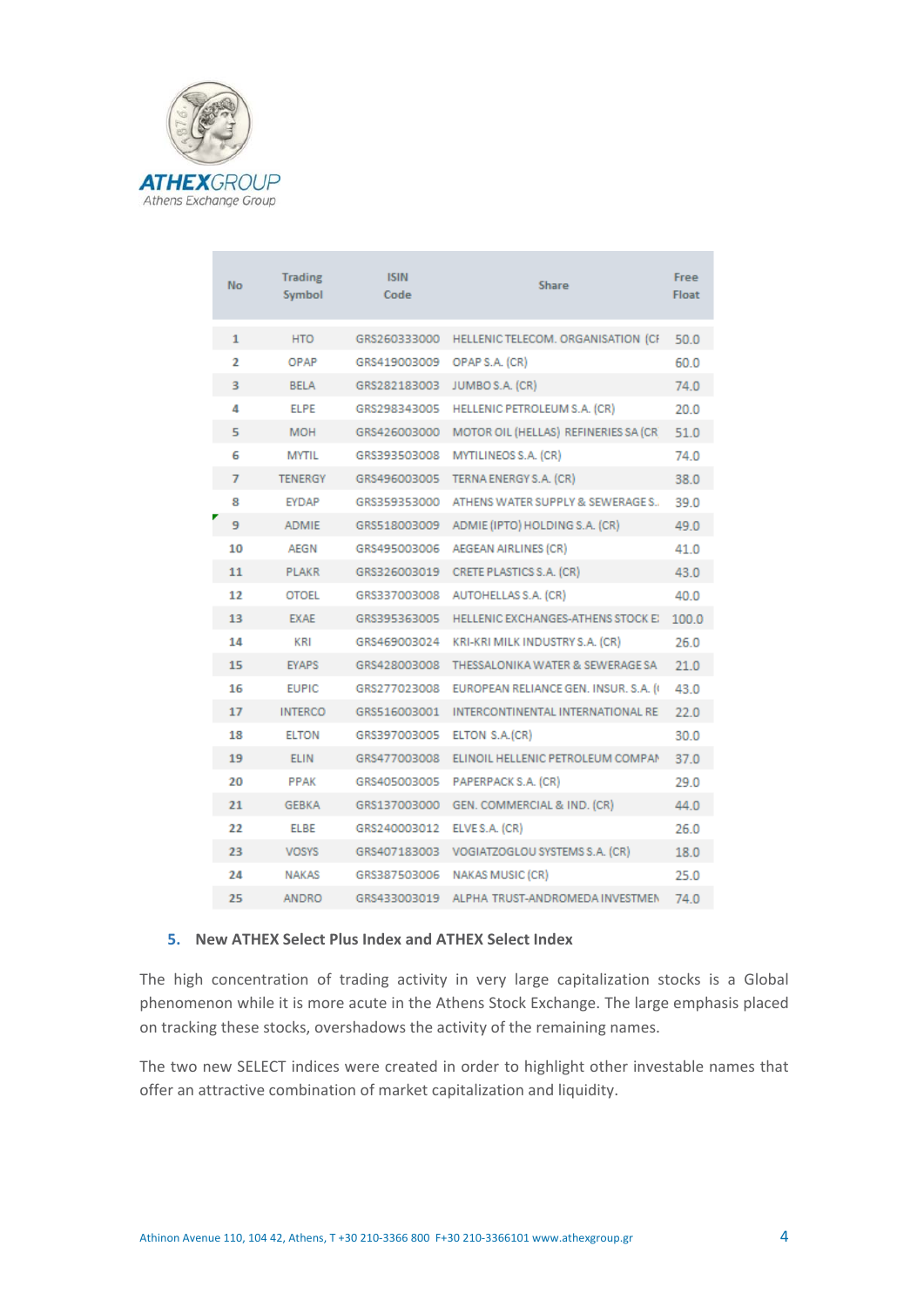

| Index                          | Symbol      | <b>ISIN</b><br>Code | <b>CFI</b><br>Code | <b>FISN</b><br>Code      |
|--------------------------------|-------------|---------------------|--------------------|--------------------------|
| <b>ATHEX Select Plus Index</b> | <b>ASIP</b> | GRI99157A000        | <b>TIEFPX</b>      | ATHEX/SELECT PLUS IDX GR |
| <b>ATHEX Select Index</b>      | ASI         | GRI99156A002        | <b>TIEFPX</b>      | ATHEX/SELECT IDX GR      |

#### **ATHEX Select Index Plus**

Selection Criteria:

- Companies trading on ATHEX Main Market
- Minimum free float 15%
- Rank all eligible securities according descending average market capitalization.
- Exclude companies with accumulated market capitalization less than 80% and greater than 96% of the total market capitalization
- Rank remaining constituents according to descending total trade value and select the first 20 of the rank
- Maximum 10% weight (capping) on index constituents

The calculation of the new index will start as of March 23<sup>rd</sup> 2020 at 2,000 points.

The first index composition is the following: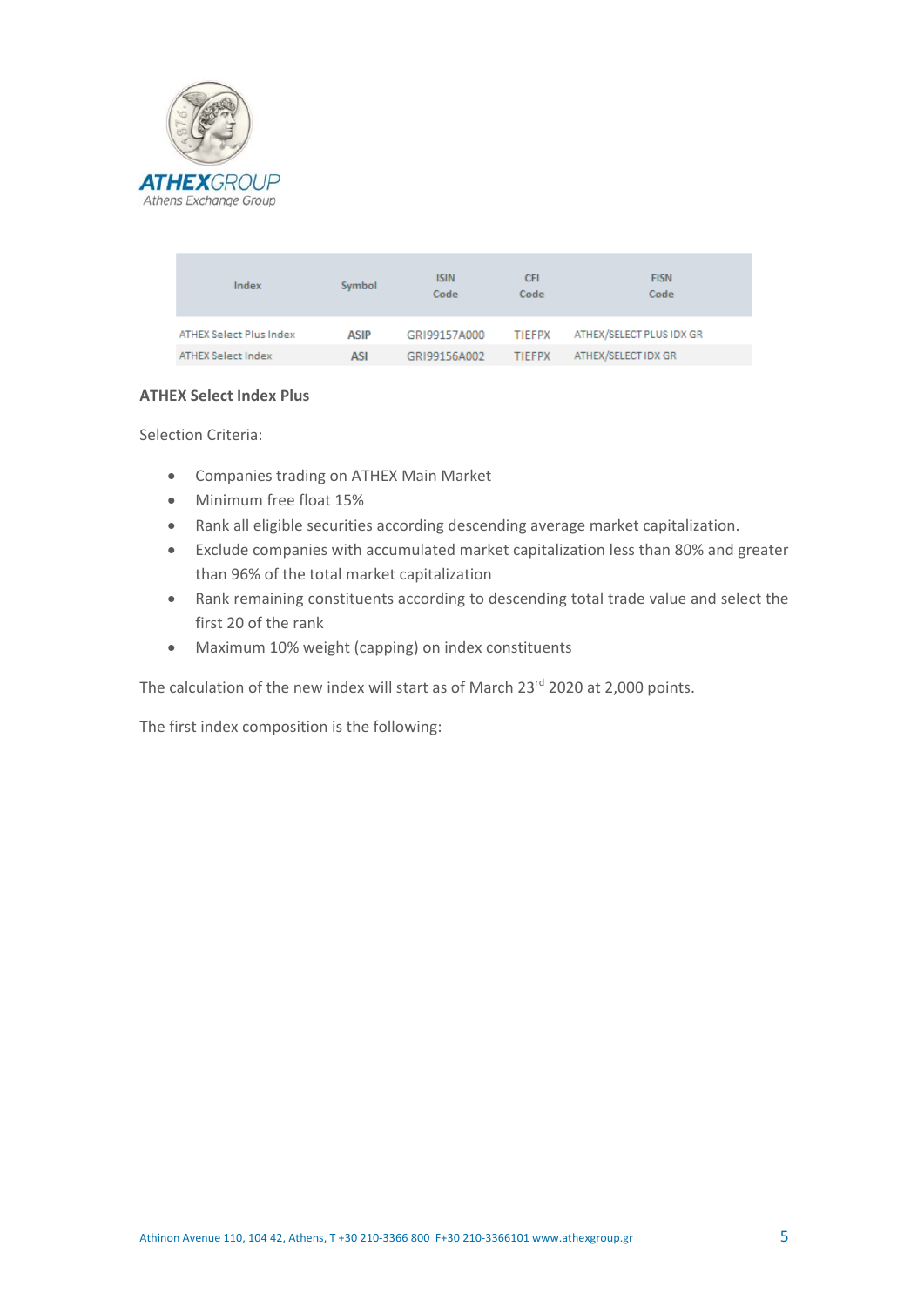

| <b>No</b>      | <b>Trading</b><br>Symbol | <b>ISIN</b><br>Code | <b>Share</b>                       | Free<br>Float |
|----------------|--------------------------|---------------------|------------------------------------|---------------|
| 1              | <b>LAMDA</b>             | GRS245213004        | LAMDA DEVELOPMENT S.A. (CR)        | 36.0          |
| $\overline{2}$ | <b>PPC</b>               | GRS434003000        | PPCS.A. (CR)                       | 49.0          |
| 3              | EYDAP                    | GRS359353000        | ATHENS WATER SUPPLY & SEWERAGE S., | 39.0          |
| 4              | <b>GEKTERNA</b>          | GRS145003000        | GEK TERNA HOLDING REAL ESTATE CONS | 86.0          |
| 5              | <b>SAR</b>               | GRS204003008        | GR. SARANTIS S.A. (CR)             | 49.0          |
| 6              | <b>ADMIE</b>             | GRS518003009        | ADMIE (IPTO) HOLDING S.A. (CR)     | 49.0          |
| $\overline{7}$ | <b>AEGN</b>              | GRS495003006        | AEGEAN AIRLINES (CR)               | 41.0          |
| 8              | <b>PPA</b>               | GRS470003013        | P.P.A. S.A. (CR)                   | 26.0          |
| 9              | <b>OTOEL</b>             | GRS337003008        | AUTOHELLAS S.A. (CR)               | 40.0          |
| 10             | <b>ELLAKTOR</b>          | GRS191213008        | ELLAKTOR S.A. (CR)                 | 58.0          |
| 11             | <b>FOYRK</b>             | GRS096003009        | FOURLIS S.A. (CR)                  | 80.0          |
| 12             | <b>QUEST</b>             | GRS310003009        | QUEST HOLDINGS S.A. (CR)           | 26.0          |
| 13             | <b>OLTH</b>              | GRS427003009        | TPAS.A. (CR)                       | 26.0          |
| 14             | <b>EXAE</b>              | GRS395363005        | HELLENIC EXCHANGES-ATHENS STOCK EX | 100.0         |
| 15             | <b>CENER</b>             | BE0974303357        | CENERGY HOLDINGS S.A. (CB)         | 19.0          |
| 16             | <b>IASO</b>              | GRS379233000        | IASO S.A. (CR)                     | 17.0          |
| 17             | <b>IATR</b>              | GRS147233001        | ATHENS MEDICAL C.S.A. (CR)         | 23.0          |
| 18             | <b>KRI</b>               | GRS469003024        | KRI-KRI MILK INDUSTRY S.A. (CR)    | 26.0          |
| 19             | <b>EYAPS</b>             | GRS428003008        | THESSALONIKA WATER & SEWERAGE SA   | 21.0          |
| 20             | <b>IKTIN</b>             | GRS372003004        | IKTINOS HELLAS S.A. (CR)           | 34.0          |

## **ATHEX Select Index**

Selection Criteria:

- Companies trading on ATHEX Main Market
- Minimum free float 15%
- Rank all eligible securities according descending average market capitalization.
- Exclude companies with accumulated market capitalization less than 96% of the total market capitalization
- Rank remaining constituents according to descending total trade value and select the first 30 of the rank
- Maximum 10% weight (capping) on index constituents

The calculation of the new index will start as of March 23<sup>rd</sup> 2020 at 2,000points.

The first index composition and constituent weights are the following: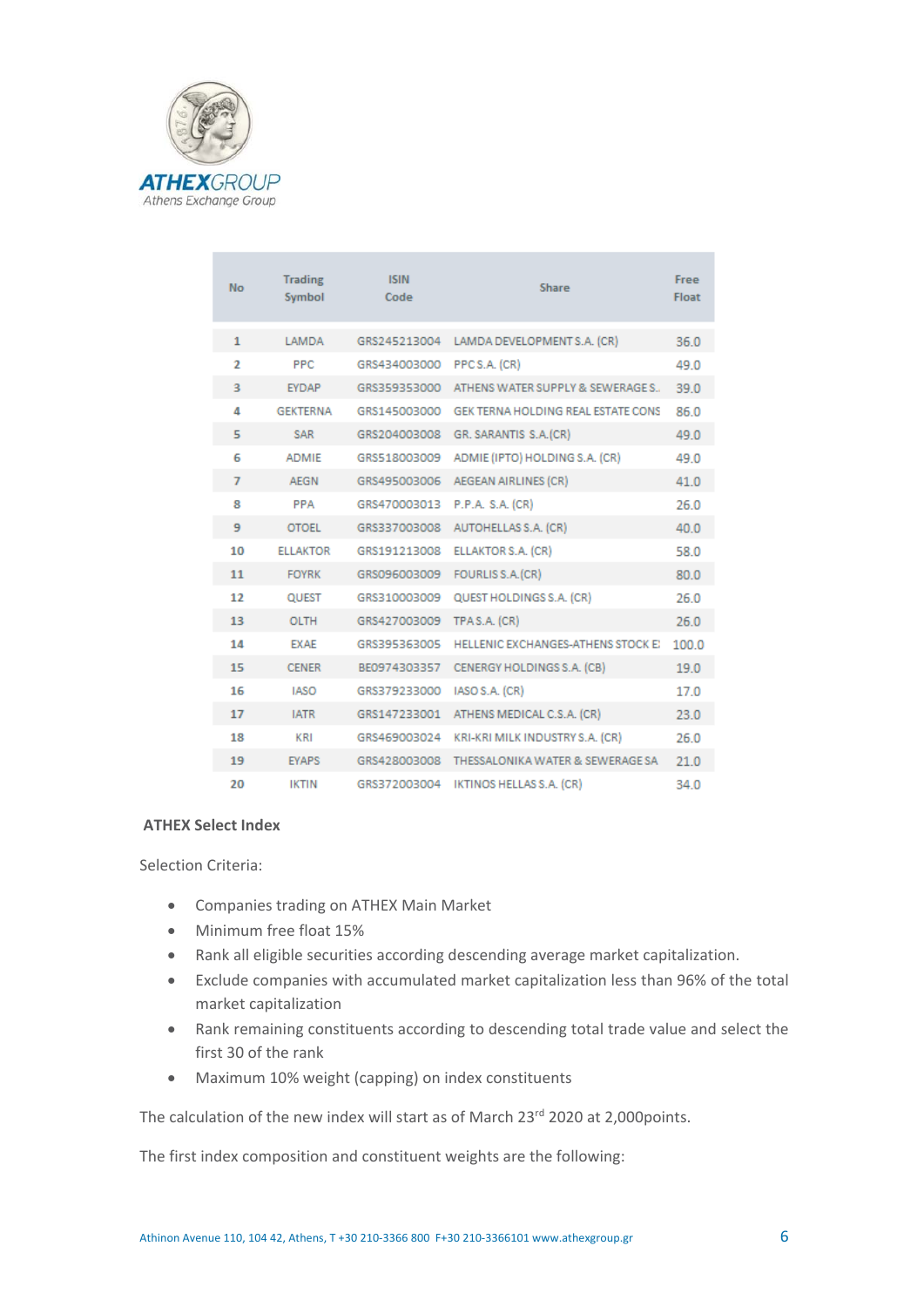

|  | <b>No</b> | <b>Trading</b><br>Symbol | <b>ISIN</b><br>Code | <b>Share</b>                           | Free<br><b>Float</b> |
|--|-----------|--------------------------|---------------------|----------------------------------------|----------------------|
|  | 1         | <b>EUPIC</b>             | GRS277023008        | EUROPEAN RELIANCE GEN. INSUR. S.A. (4) | 43.0                 |
|  | 2         | OLYMP                    | GRS403003007        | TECHNICAL OLYMPIC S.A. (CR)            | 36.0                 |
|  | ą         | MIG                      | GRS314003005        | MARFIN INVESTMENT GROUP SA (CR)        | 72.0                 |
|  | 4         | <b>INTERCO</b>           | GRS516003001        | INTERCONTINENTAL INTERNATIONAL RE      | 22.0                 |
|  | 5         | <b>PLAT</b>              | GRS239003007        | THRACE PLASTICS HOLDING AND COMM       | 39.0                 |
|  | 6         | <b>PLAIS</b>             | GRS320313000        | PLAISIO COMPUTERS S.A. (CR)            | 18.0                 |
|  | 7         | <b>KAMP</b>              | GRS106003007        | REDS S.A. (CR)                         | 28.0                 |
|  | 8         | AVAX                     | GRS213213002        | AVAX S.A. (CR)                         | 42.0                 |
|  | 9         | <b>INTRK</b>             | GRS087003000        | INTRACOM S.A. HOLDINGS (CR)            | 65.0                 |
|  | 10        | PROF                     | GRS472003011        | PROFILE SYSTEMS & SOFTWARE S.A. (CR)   | 50.0                 |
|  | 11        | <b>ELTON</b>             | GRS397003005        | ELTON S.A.(CR)                         | 30.0                 |
|  | 12        | <b>MOTO</b>              | GRS488003005        | MOTODYNAMICS S.A. (CR)                 | 40.0                 |
|  | 13        | <b>INKAT</b>             | GRS432003028        | INTRACOM CONSTRUCTIONS S.A. (CR)       | 21.0                 |
|  | 14        | <b>PAP</b>               | GRS065003014        | PAPOUTSANIS S.A. (CR)                  | 33.0                 |
|  | 15        | <b>INLOT</b>             | GRS343313003        | INTRALOTS.A. (CR)                      | 80.0                 |
|  | 16        | <b>SPACE</b>             | GRS402003008        | SPACE HELLAS S.A. (CR)                 | 33.0                 |
|  | 17        | <b>KEKR</b>              | GRS070003009        | KEKROPS S.A. (CR)                      | 24.0                 |
|  | 18        | ASCO                     | GRS404003006        | A.S. COMPANY S.A. (CR)                 | 36.0                 |
|  | 19        | <b>KLM</b>               | GRS474003001        | I. KLOUKINAS - I. LAPPAS S.A. CON. AND | 32.0                 |
|  | 20        | <b>CENTR</b>             | GRS449003003        | CENTRIC HOLDINGS S.A.                  | 38.0                 |
|  | 21        | <b>ALMY</b>              | GRS289103004        | ALUMIL ALUMINIUM INDUSTRY S.A. (CR)    | 29.0                 |
|  | 22        | <b>LYK</b>               | GRS208303008        | INFORM P. LYKOS HOLDINGS S.A. (CR)     | 21.0                 |
|  | 23        | <b>ELSTR</b>             | GRS088003017        | ELASTRON S.A. (CR)                     | 62.0                 |
|  | 24        | <b>KYRI</b>              | GRS295003008        | KIRIACOULIS SHIPPING S.A. (CR)         | 36.0                 |
|  | 25        | <b>BYTE</b>              | GRS368313003        | BYTE COMPUTER S.A. (CR)                | 32.0                 |
|  | 26        | <b>DROME</b>             | GRS412503005        | DROMEAS S.A. (CR)                      | 28.0                 |
|  | 27        | MOYZK                    | GRS054003009        | EL. D. MOUZAKIS S.A. (CR)              | 20.0                 |
|  | 28        | <b>MLS</b>               | GRS422003004        | MLS MULTIMEDIA S.A. (CR)               | 44.0                 |
|  | 29        | <b>EKTER</b>             | GRS222213001        | EKTER S.A. (CR)                        | 62.0                 |
|  | 30        | <b>BIOSK</b>             | GRS084003011        | UNIBIOS HOLDINGS S.A. (CR)             | 58.0                 |

### **6. Discontinuation of the ATHEX Mid & Small Cap Index**

The ATHEX Mid & Small Cap Index will be discontinued because it is deemed redundant following the launching of the SELECT INDEX series effective from effective from June 22<sup>nd</sup> 2020